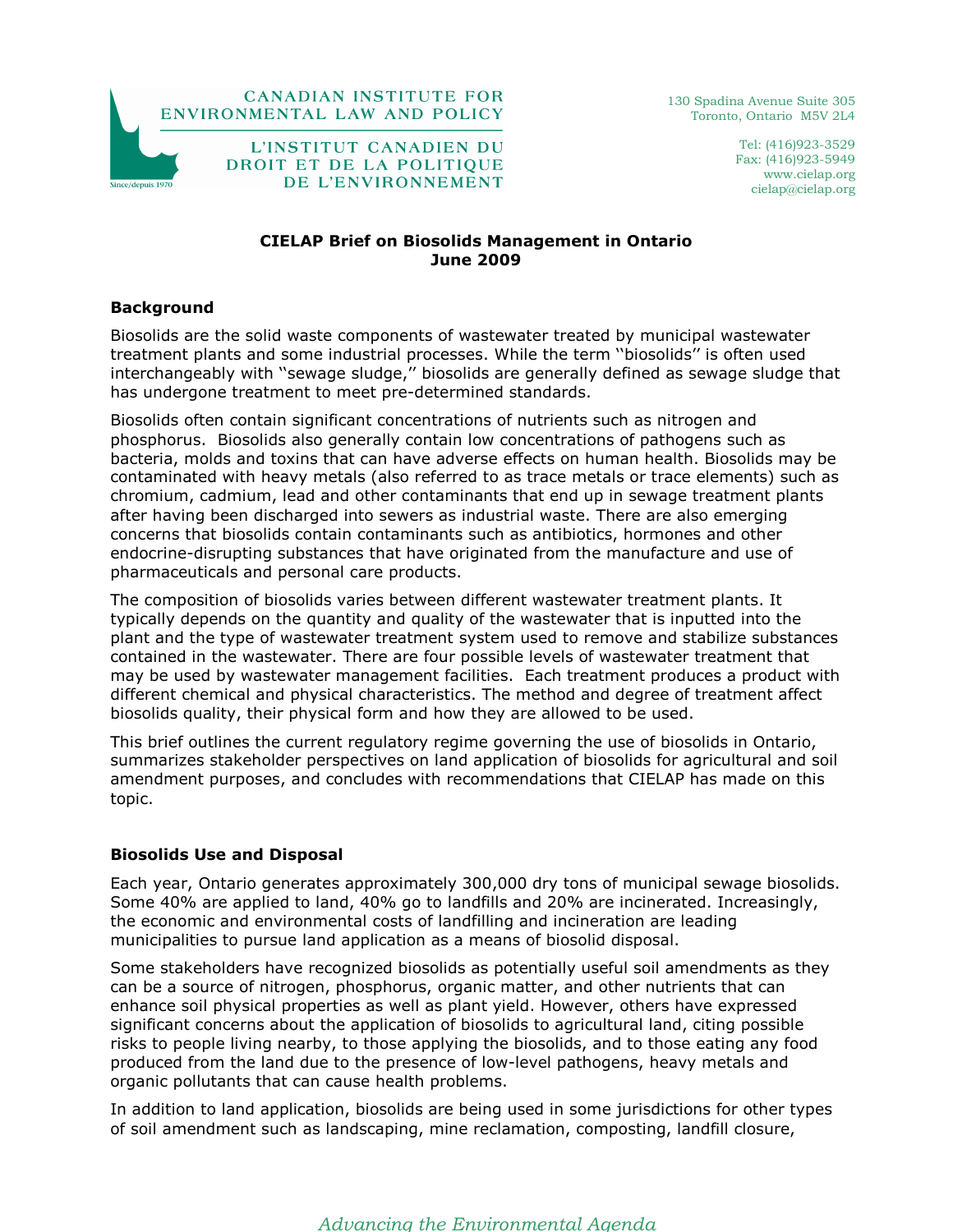silviculture and soil-surface revegetation. As with agricultural application, biosolids used for other types of soil amendment offer both potential benefits and potential detriments because the soil receives both the good and the bad constituents that make up the biosolids.

# Regulation of Biosolids in Ontario

Biosolids are regulated in Ontario under both the *Environmental Protection Act* (EPA) and the Nutrient Management Act (NMA). The Ministry of the Environment (MOE) must approve the application of biosolids to land. In order to apply biosolids to be land, a certificate of approval to establish or operate a waste management system or waste disposal site under the EPA must be obtained. In addition, Regulation 347 under the EPA provides details on the regulation of organic soil conditioning sites and the standards applied, such as distance from watercourses, points of access to water, and distance from residences. Many waste management projects are also regulated under the *Environmental Assessment Act*. The application of biosolids to land is permitted as long as these regulatory requirements are met.

MOE issued Guidelines for the Utilization of Biosolids and Other Wastes on Agricultural Land in March 1996. These guidelines are used to evaluate the suitability of sites for the application of biosolids. They outline "criteria which must be met before biosolids or other waste materials can be considered for use on agricultural land" including that the materials must be beneficial to crop production or soil health and not degrade the natural environment. These are only guidelines, however, and not enforceable unless compliance with them is made a condition of a certificate of approval.

The NMA regulates biosolids as "non-agricultural source material" intended for application to land as nutrients. O. Reg. NMA 267/03 under the NMA: prohibits application of these materials to land that is unsuitably close to adjacent surface waters and sensitive areas; sets out criteria regarding heavy metal concentrations and suitable soil types and topography; and outlines the amount, method and timing of application. Before being approved for application on farmland, biosolids must be tested for pH, available potassium and phosphorus and regulated metals, and meet sampling requirements set out in the regulation.

In September 2007, MOE solicited public input on proposed regulatory amendments that would create a new framework for managing non-agricultural source materials, eliminating overlapping approval requirements and revising existing standards. In June 2009, MOE began further public consultation on its proposed regulatory framework governing the application of non-agricultural source materials on agricultural land. Under the proposal, non-agricultural source materials would be managed as a nutrient rather than as a waste if it is used to enhance the productivity of agricultural land, and would not require a certificate of approval. The standards in the proposed regulatory framework would focus on the quality of the non-agricultural source materials being applied to land.

### Stakeholder Perspectives

MOE and the Ministry of Agriculture, Food, and Rural Affairs (OMAFRA) have, as a matter of policy, put their support behind the use of biosolids for crop enhancement. OMAFRA suggests that applying sewage biosolids to farmland according to best management practices will:

- improve soil fertility, offsetting the need for commercial fertilizers; and
- add organic matter, enhancing soil structure, moisture retention and permeability, while reducing the potential for wind and water erosion.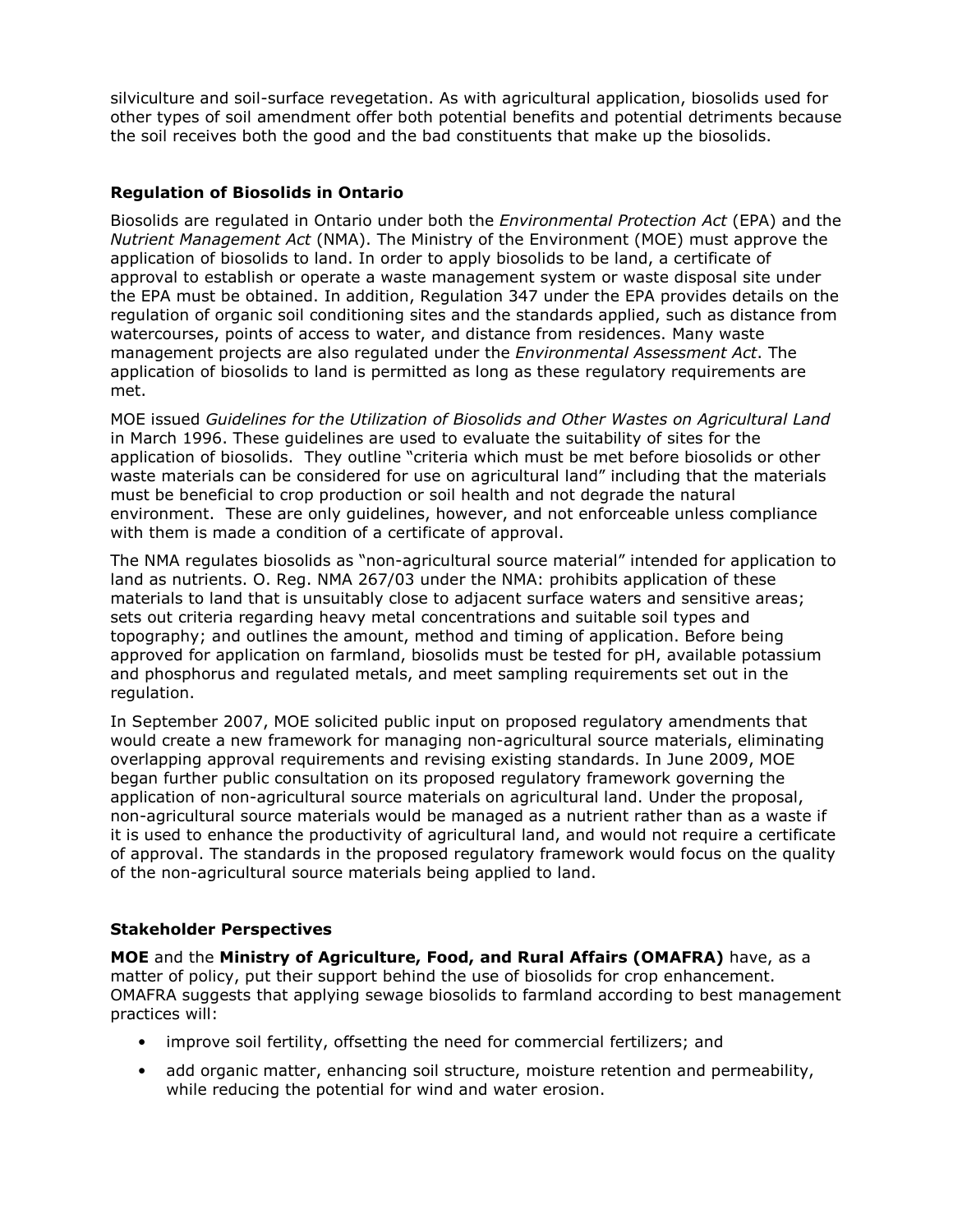OMAFRA contends that the application of biosolids to agricultural land will benefit urban and rural communities alike. The disposal practice recycles essential nutrients and provides economic and environmental benefits. Further, OMAFRA believes that the standards currently in place in the regulations adequately address environmental quality, food safety and human health issues.

**Farmers** generally recognize the potential economic benefits of biosolid application. With the price of commercial fertilizers at all time highs, the economic advantages of using biosolids become more patent.

However, many stakeholders, including some farmers, residential communities, organizations and academics, are apprehensive about the use of biosolids on agricultural land. They have put forth the following concerns:

- Some communities oppose the regulatory amendments that were proposed in 2007 because they disagree with the assumption that the spreading of biosolids is beneficial to crop production and safe for human health. Under the proposed amendments, those who transport and apply biosolids would be exempt from certificate of approval requirements under the EPA. MOE claims that the existing approval process would not be necessary because the new regulations would impose stricter requirements on the amount of nutrients needed in biosolids before they can be applied as fertilizer. However, communities are concerned that the new regulations will eliminate transparency. Currently, the easiest way to access information about biosolids application is by reviewing certificates of approval that have been granted, which are available to the public.
- The most frequent complaint associated with land application of biosolids is odour. The strong odours that biosolids emit are a nuisance when applied near residential areas. The odours can plague communities, adversely affecting tourism and quality of life. However, some argue that pig manure is 10 times more malodorous than biosolids.
- Damage to the environment can occur if biosolids wash into waterways. Nitrogen and phosphorus can deplete oxygen, initiate algal blooms and kill fish.
- In addition to domestic sewage, many municipal sewage treatment plants receive industrial sewage and landfill leachate, which are then found in biosolids. Some argue that to combat the hazards inherent in these materials, biosolids should be sterilized and then disposed of in sanitary landfills. Sewage discharge is currently regulated by municipal sewer use bylaws.
- Sewage treatment plants may leave pathogen levels relatively high in treated biosolids. A report released by the University of Ottawa's Faculty of Medicine concluded that treatment may not reduce certain pathogens and may lead to less reduction than expected of other pathogens. It should be noted that treatment successfully lowered most pathogen concentrations.
- Pathogens contained in biosolids can cause infection. Typically, the densities of pathogens are significantly reduced by treatment and processing. However, some stakeholders are concerned that there are pathways through which these pathogens may infect humans and animals. These include direct ingestion, inhalation of bioaerosols and direct contact with an infectious agent through mucous membranes or damaged skin.

### Options to address concerns about land application

The Ontario Government recommends that farmers use on-farm biosolids treatment technologies. In July 2007, O. Reg. 267/03 under the NMA was amended to encourage farmers to use either vegetative filter strip systems to treat and improve the quality of